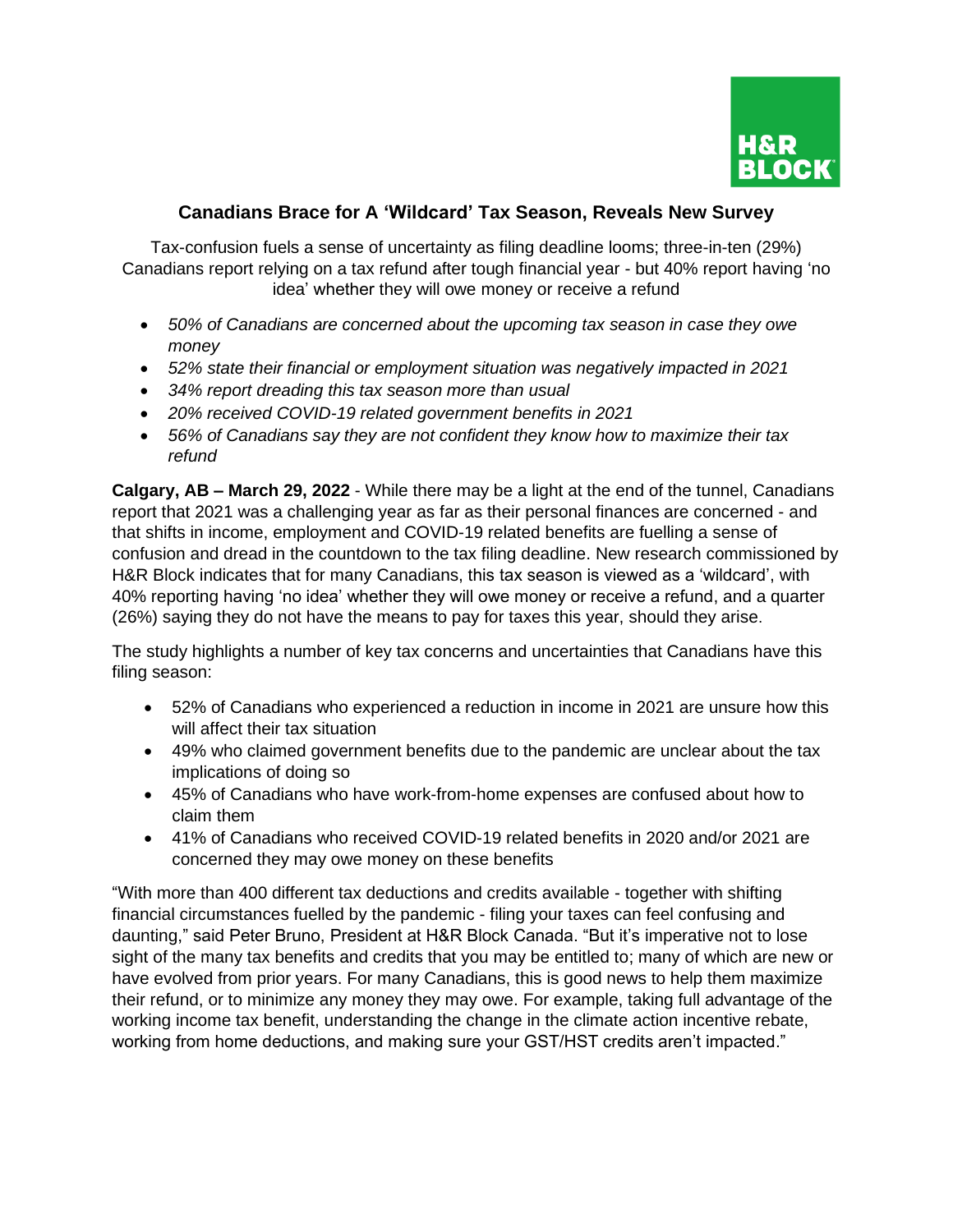

More than half of Canadians (52%) report being negatively impacted in terms of employment or their financial situation in 2021; slightly higher than the year prior at 50%.

- 20% said they received COVID-19 relief benefits from the government, which included 14% who received the Canada Recovery Benefit - previously called Canadian Emergency Recovery Benefit (CERB)
- 19% had a decline in their income
- 18% were mandated to work from home
- 16% said they were forced to dip into their savings to help cash flow
- 5% lost their job; with the same percentage who took on a side hustle or gig economy job to boost their income

Conversely, 43% of Canadians report no impact from the pandemic on their financial situation, and one-in-ten (10%) say their income increased in 2021. Around one third (29%) of Canadians say they are relying on a tax refund after a tough financial year or to stay afloat. However, 51% say while it would be nice to have some extra money, it's not essential for them.

When it comes to plans around spending their refund, Canadians are taking a conservative and practical approach. Three-in-five (58%) Canadians would use their refund to pay down debt, pay off bills or for everyday essentials; specifically to:

- Pay down debt on their credit card balance (30%)
- Pay off bills (27%)
- Purchase everyday essentials (25%)
- Invest in an RRSP, RESP or TFSA (19%)

Only 11% would splurge on treating themselves or their family to something special, and 12% would put their refund towards a vacation.

"The reality is that there is no one-size-fits-all approach to tax filing," adds Bruno. "What's important is for Canadians to seek tax expertise if they are uncertain about all the benefits and credits they may be entitled to. And file before the deadline to avoid interruptions. There are lots of advantages of filing as soon as possible, most notably, quicker access to your refund. If you owe money, having more time gives you more flexibility for repayment options.

###

## **About the survey**

The online survey was commissioned by H&R Block and conducted by Angus Reid Forum from February 25-28, 2022, among a nationally representative sample of 1,518 Canadians who are members of the online Angus Reid Forum, balanced and weighted on age, gender, region and education. For comparison purposes only, samples of this size would each yield a margin of error of +/- 2.5 percentage points, 19 times out of 20. The survey was offered in English and French.

## **About H&R Block**